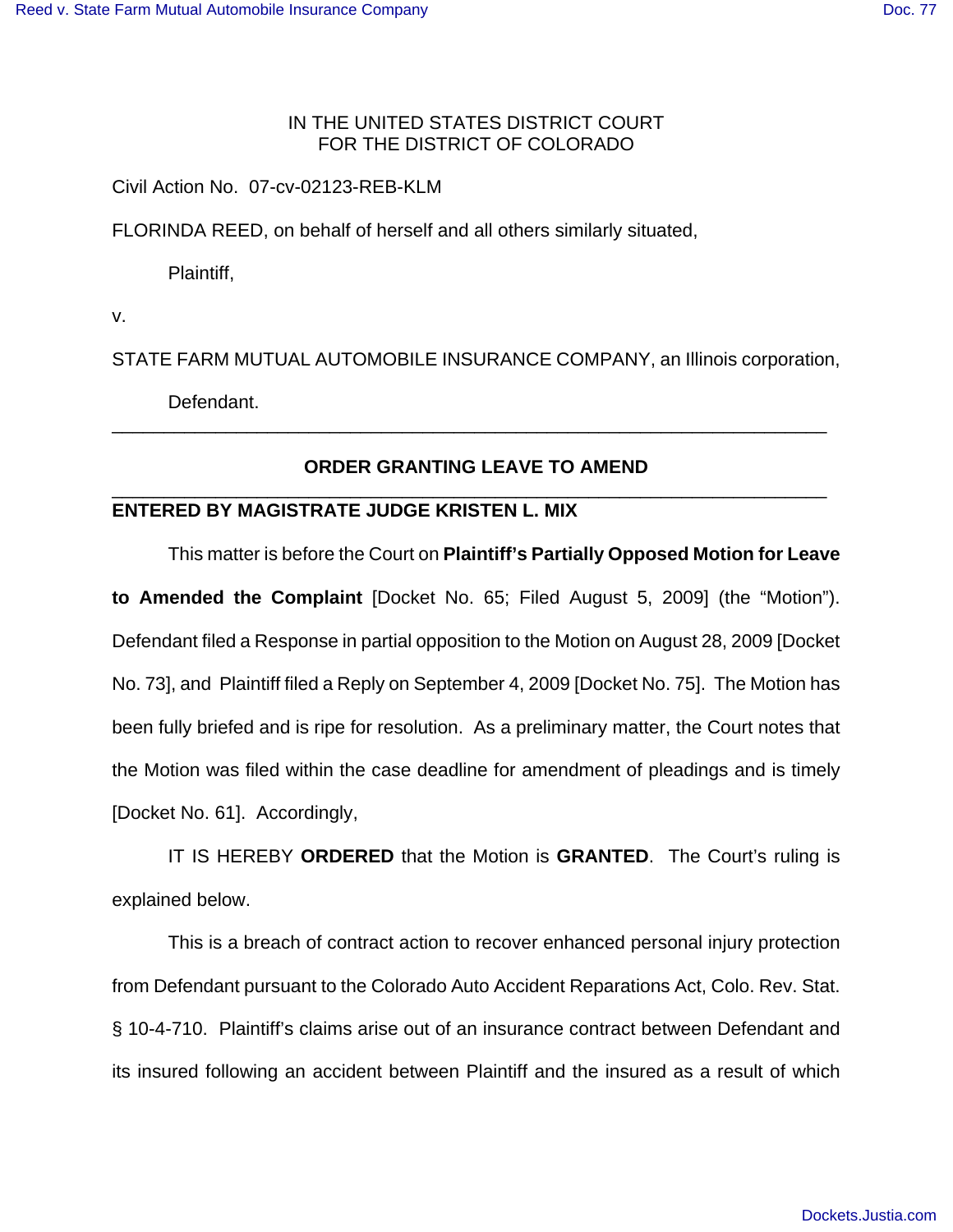Plaintiff suffered an injury. Pursuant to the Motion, Plaintiff seeks to file an Amended Complaint which removes any reference to the case as a class action because "the class allegations were dismissed and are no longer at issue . . . ." *Motion* [#65] at 1. Defendant does not oppose the portion of the Motion devoted to this purpose. Plaintiff also seeks to amend her operative pleading by attaching to it the insurance policy quoted within the original and now proposed Amended Complaint. *Id.* at 2. Defendant opposes this portion of the Motion on the theory that the policy in question was not the policy in effect at the time of Plaintiff's accident. *Response* [#73] at 5. The controlling policy appears be an issue of dispute between the parties. *See Reply* [#75] at 1-2; *Amended Complaint* [#65-3] at 6.

The Court should grant leave to amend a complaint "freely . . . when justice so requires." Fed. R. Civ. P. 15(a)(2). Leave to amend need not be given, however, when the moving party unduly delayed, failed to amend despite ample opportunity to do so, the nonmoving party would be unduly prejudiced, or amendment would be futile. *Foman v. Davis*, 371 U.S. 178, 182 (1962).

Defendant limits its objection to the alleged futility of allowing Plaintiff to amend her Complaint by attaching a policy which it contends is irrelevant to her claims. Specifically, Defendant contends that "Plaintiff's proposed amendment is futile because Policy Form 9806.4 cannot, as a matter of law, form the basis for any of Plaintiff's claims." *Response* [#40] at 4. Moreover, "the insurance contract in effect at the time of her accident and under which she received benefits was Policy Form 9806.5. Accordingly, it would be futile to replace Policy Form 9806.5 with Policy Form 9806.4 because [the latter] was not in effect at the time of Plaintiff's accident and is, therefore, entirely irrelevant to Plaintiff's claims." *Id.* at 5.

2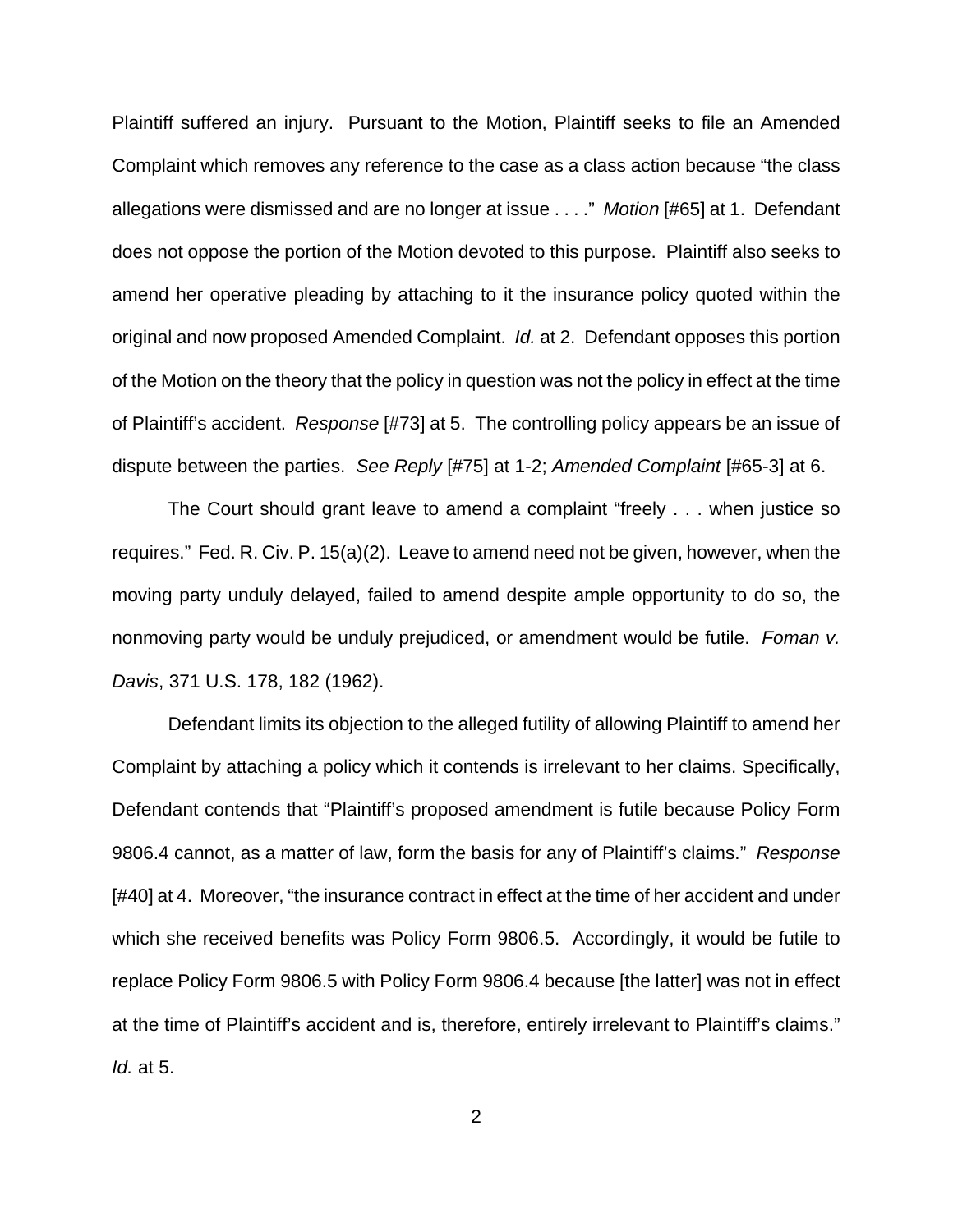Plaintiff counters that "Defendant's attempt at this point to have the Court rule which policy form is controlling is confusing, but also inappropriate . . . ." *Reply* [#50] at 2. Further, Plaintiff also argues that "[w]hether the policy form Plaintiff seeks to deem attached to the amended complaint is in fact the one that was issued to [Defendant's insured], or some other policy form, is not dispositive of Defendant's ultimate liability." *Id.*

An amendment is futile only if it would not survive a motion to dismiss. *See Bradley v. Val-Mejias*, 379 F.3d 892, 901 (10th Cir. 2004) (citing *Jefferson County Sch. Dist. v. Moody's Investor's Servs.*, 175 F.3d 848, 859 (10th Cir. 1999)). "In ascertaining whether plaintiff's proposed amended complaint is likely to survive a motion to dismiss, the court must construe the complaint in the light most favorable to plaintiff, and the allegations in the complaint must be accepted as true." *See Murray v. Sevier*, 156 F.R.D. 235, 238 (D. Kan. 1994). Moreover, "[a]ny ambiguities must be resolved in favor of plaintiff, giving [her] 'the benefit of every reasonable inference' drawn from the 'well-pleaded' facts and allegations in [her] complaint." *Id*.

Considering the parties' apparent dispute about which policy controls, and resolving any ambiguity in favor of Plaintiff, I find that at this stage of the proceedings it is not clear that Plaintiff's proposed amendment would be futile or have any impact on Defendant's ultimate liability in this case. *See Foman*, 371 U.S. at 182 ("If the underlying facts or circumstances relied upon by a plaintiff may be a proper subject of relief, he ought to be afforded an opportunity to test his claim on the merits."). Therefore, the Court will leave the question of whether Plaintiff is entitled to the requested relief, and which policy is the

3